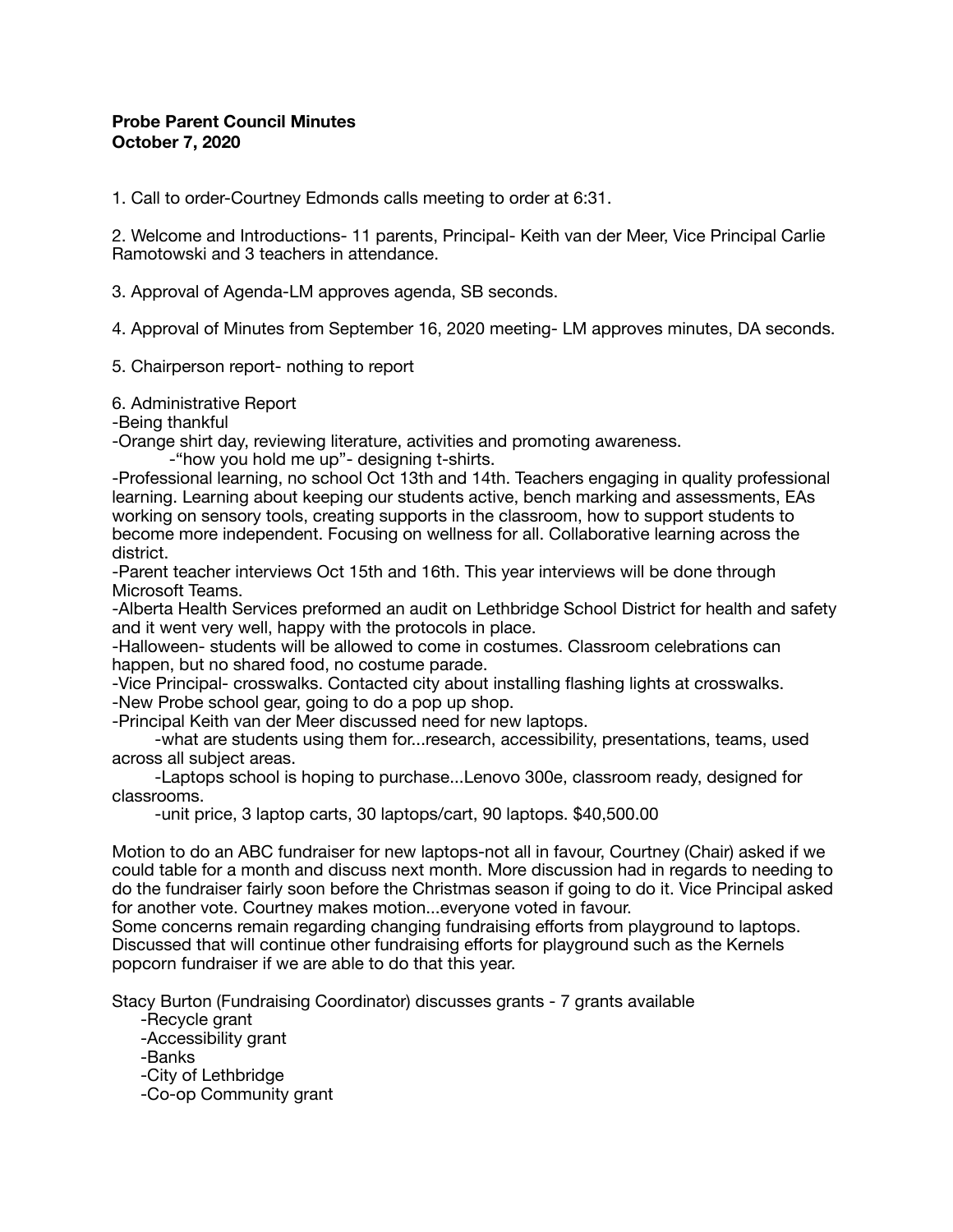Awaiting an updated quote from Blue Imp (the playground company) for cost on new pieces of equipment and a new playground surface. There is a new product for surfacing playgrounds, wood surfacing, more cost effective, 20 year warranty, still wheelchair accessible.

- 7. District Council Report- Danielle Aubin (Vice Chair) attended meeting on Oct 5,2020.
	- -elections done
	- -webinars available for free on website
	- -parent council gets \$250 for learning/workshop conferences
	- -updates from district on website, subscribe under parent tab
	- -parent learning session 30mins before district meeting

8. School Spirit -Emily Bester (School Spirit Coordinator)-creating something simple to decorate

-pumpkin walk idea

9. Teacher Reports

Grade 4- Mr. Tuck- everything is going well

Grade 2/3- Mrs. MacKinnon students just happy to be back, positive and supporting each other

Grade 4/5- Mr. Campbell (on-line) students are positive and having fun and putting out lots of new material. Still feels like a classroom community

10. Old Business- no old business

11. New Business

- would laptops be purchased as funds come in or once all funds are raised? Principal Keith van der Meer not sure.

 -What is a reasonable ask of parents for work to do at home if students are waiting on CoVID testing? Ideas for Math, Literacy, Writing. Teachers are open to being asked. Professional learning goal for next week is to put together an at home kit to send home just in case needed.

12. Adjournment -Meeting adjourns at 7:46

## **Probe Parent Council Society Meeting Minutes**

- 1. Call to order -Courtney calls meeting to order at 7:47
- 2. Approval of agenda JS approves agenda, SB seconds.
- 3. Approval of Minutes from March 4, 2020- LM approves minutes, SB seconds.
- 4. Treasurer Report- Shelly Shaw- unable to attend meeting.
- 5. Playground Discussion- discussed during first meeting.

6. Hot Lunch Report- would like to go with Boston Pizza and Subway as they are individually packaged and do not need much handling. Waiting for confirmation that we are allowed to bring food into the school.